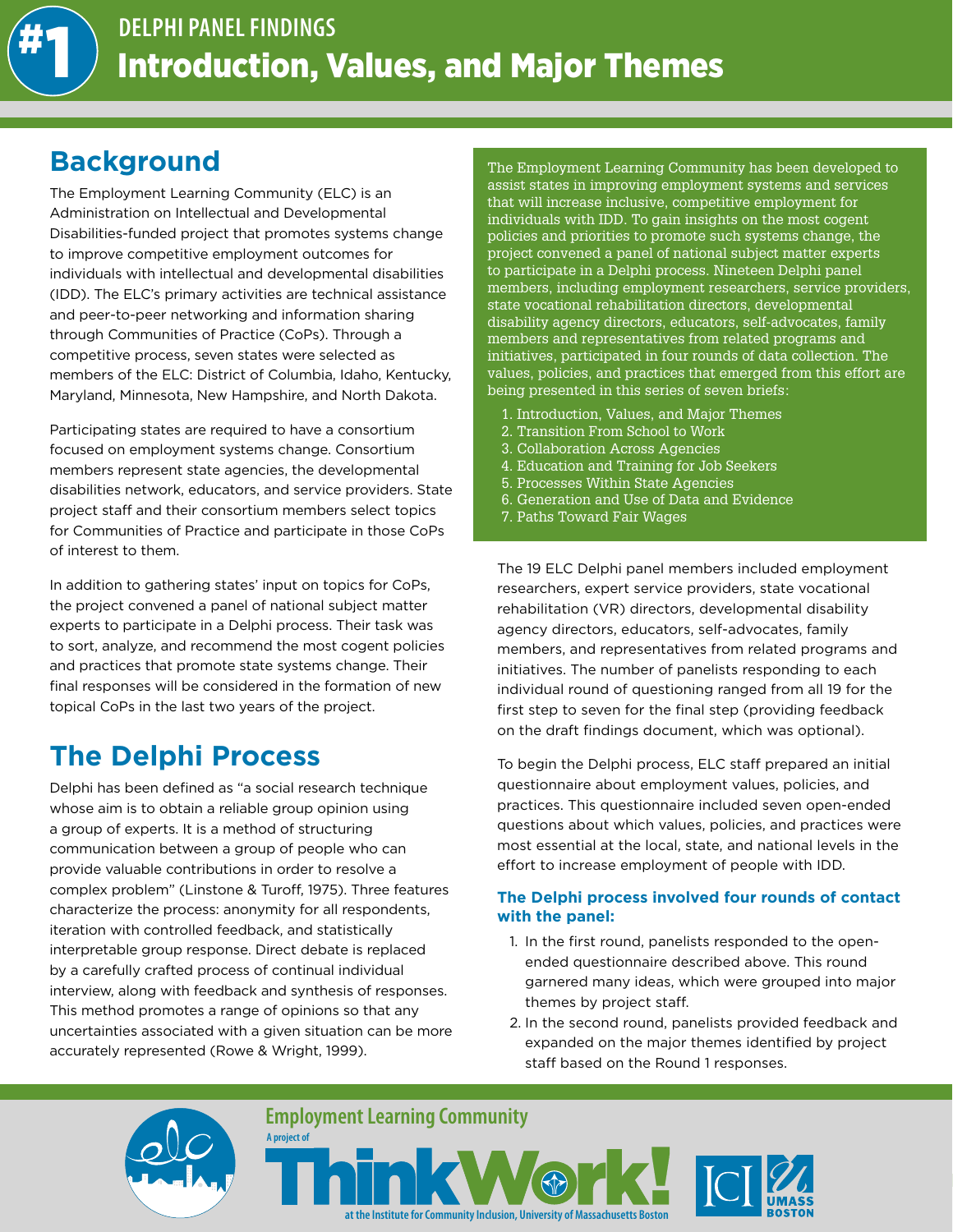- 3. In the third round, panelists were asked to rankorder their top policy and practice priorities in each topical area, as well as the top priorities across topics. Project staff used these rankings to generate a standardized score between 0 and 100 for each item.
- 4. Finally, project staff compiled the findings into a set of values and priorities for the field, and sought feedback from the panel on this product.

One panel member observed that the process was difficult. *"All of the items we reviewed were very important to systems change. However, we were asked to deeply think about priorities for systems change work. That is what I tried to do."*

Systems change work is complex, but will benefit when stakeholders prioritize and focus on addressing these priorities. The results presented in this series of seven briefs will be a resource to states in establishing their own priorities for policy and systems change.

This document introduces the Delphi project, the overarching values identified by the panel, and the overarching policy and practice themes that emerged from the process. It is the first in a series of seven publications based on the Delphi panel findings:

- 1. Introduction, Values, and Major Themes
- 2. Transition from School to Work
- 3. Collaboration Across Agencies
- 4. Education and Training for Job Seekers
- 5. Processes Within State Agencies
- 6. Generation and Use of Data and Evidence
- 7. Paths Toward Fair Wages

### **Values**

Delphi panelists identified key values the field should adopt to advance employment outcomes for people with disabilities, and later ranked those values in order of importance. The major values were (in rank order):

- 1. **Employment First.** (85\*) Funding, incentives, and services should be directed toward integrated, competitive employment as the first option. Employment is the starting expectation for all adults, including people with disabilities.
- 2. **Employment supports should be person-centered and individualized.** (65) People with disabilities should receive the education, skill attainment, and supports they need to succeed. They should be able to pursue their own individual career goals, including work in a variety of sectors, self-employment, and opportunities for career advancement. There should not be a glass ceiling for advancement of people with disabilities.
- 3. **Everyone deserves the dignity of working for a fair wage.** (43) There needs to be a movement away from subminimum wage options, such as sheltered workshops. While opinions differ in the field about whether subminimum wage work should be completely eliminated or used only as a last resort, there is agreement that all people deserve fair pay. As one panelist said, "If you and I have the same job and I can do it, then doesn't that mean I should get the same kind of money?"
- 4. **Everyone should have equal opportunity to achieve economic self-sufficiency.** (34) In the words of a panel member, "Decades of cultural norms … assume disability means 'not working.' [These are] embedded in policy and practice [and] continue to need to be debunked and reversed."
- 5. **The employment field should be driven by the evidence on effective policies and practices.** (30) As one panelist stated, "Policies and practices should be adjusted today and implemented tomorrow based on existing credible evidence about what works."

## **Major Themes**

The proposed policies and actions suggested by the panelists fell into six major categories, again presented in order of the panel's overall ranking:

- 1. Effective approaches to the transition from school to work (68)
- 2. Collaboration across state systems (60)
- 3. Understanding the role of education and training for job seekers (58)
- 4. Next steps within state systems (38)
- 5. Generation and use of data and evidence to support integrated employment outcomes (35)
- 6. Paths toward fair wages (33)

Within most of these categories, sub-categories of findings also emerged. These sub-categories, along with their standardized ranking scores, are listed below.

#### **Transition from School to Work**

- Providing more and better work experiences for transitioning students (72)
- Making transition planning practices more effective (62)
- Empowering students and families (58)
- Improving partnerships and collaboration at the local level (48)
- Improving partnerships and collaboration at the state level (35)

\* Numbers in parentheses are the standardized scores of the item's ranking across panel members. The standardized scores were calculated as follows: Standardized Score = (sum of scores-minimum score)/(maximum score-minimum